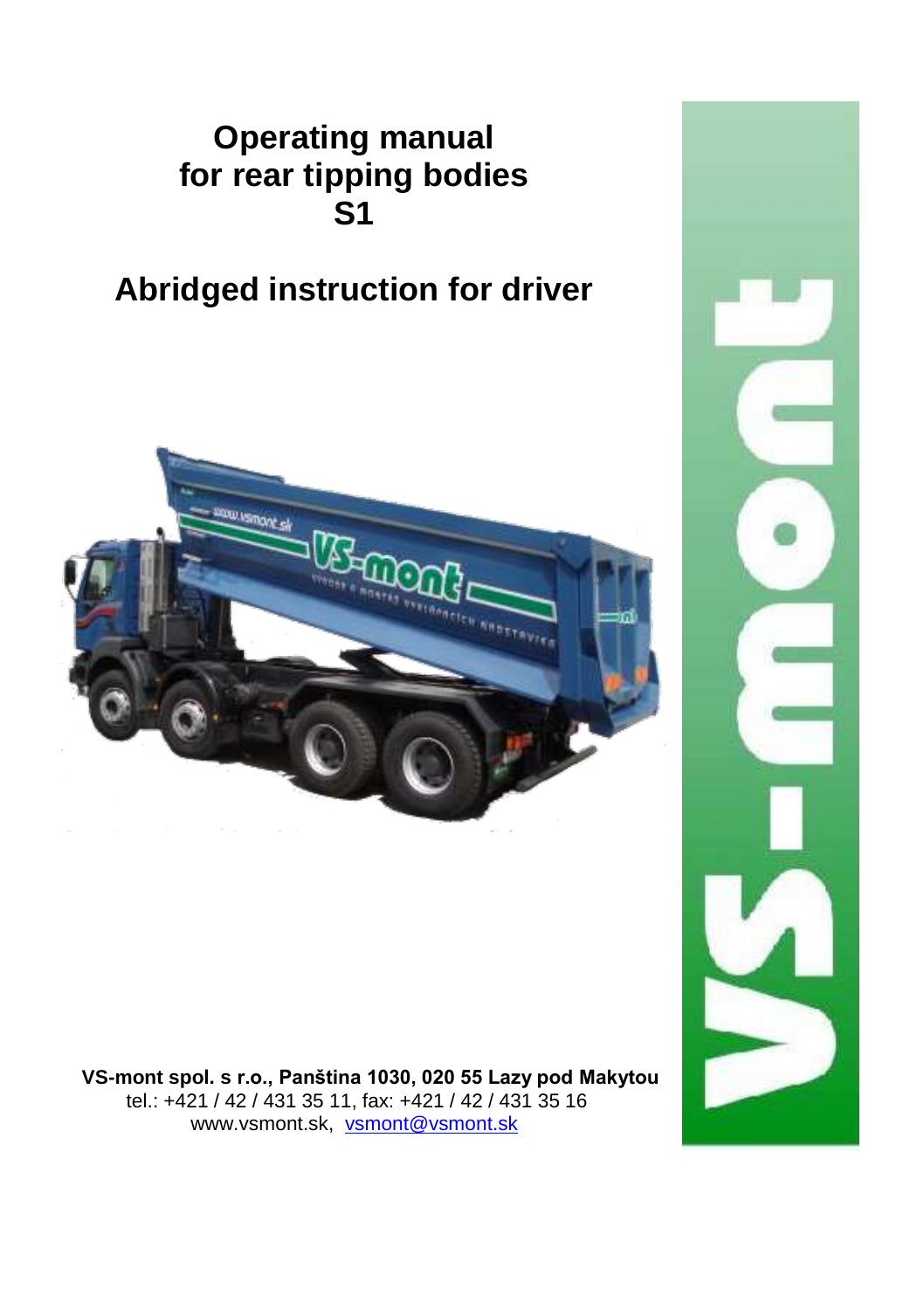#### **Dear customer,**

 thank you for Your decision and congratulations on Your purchase of the vehicel/tipping body of the brand VS-mont.

### **Operating manual for rear tipping bodies S1**

### **Type VSPN, variant S1**

The tipping platform VSPN S1 is designed for transport of various types of material with the possibility of one-way tipping. Tipping of the loading area is provided by a hydraulic system from the company HYVA (or by other producer).<br>Connection of the

hydraulic system with a description of constitual components is on the picture 1 - standard tipping set S1 – type: KICCZ-0301

### **TIPPING AND LOWERING OF THE LOADING AREA.**

Before tipping the loading area, ensure your own view on the process of tipping and do not rely on other people. Before tipping the loading area, make sure, that nobody is in the working space of the tipping device (also in case of turning over). Beware of instability of the vehicle due to the contents sticking or freezing, or uneven distribution of the load. The base on which the vehicle is standing during tipping, must be stable and the vehicle must stand firmly on the ground in all directions. During tipping on a hill, the vehicle must always stand, it means when tipping backwards and to the sides, inclined with the cabin uphill or downhill and its axles must stand horizontally, to avoid any pressure on the tipping cylinder from the sides.

#### **ATTENTION when tipping backwards:**

- a) when the vehicle is in a position with the cabin facing downhill, there will be problems with unloading the load by tipping backwards (in regard to the horizontal plane the angle will be small and the cylinder will be weak) or
- b) when the vehicle is in a position with cabin facing uphill, during tipping it is necessary to finish tipping of the loading area before the cylinder reaches the lifting limiter (otherwise the vehicle will overturn).

High speed of the engine during tipping can cause the cylinder to eject at high speed and therefore it will be damaged.

It is generally valid, that the transfer from the pump to

(see the label on the vehicle)  $PTO = 0.8$  max. allowed revolutions can be 1500

1 max. allowed revolutions can be 1200

1.2 max. allowed revolutions can be 1000

If it is necessary due to releasing of the load from the loading area, the vehicle can be slowly moved, max. 2 - 3 m, during tipping with the loading area in the upright position, but the driver must not jerk the vehicle i.e. accelerate quickly and brake sharply.

- **Always** check and grease all hinges and pistons during regular technical inspections. Make sure, that all hose connections are in good condition and liquid does not leak. Hydraulic liquid can cause health problems, endanger environment and must not leak from closed system.
- **Always** check, if hydraulic hoses are not swollen and if they do not rub against bodywork.

### **FOR LIFTING AND LOWERING THE SUPERSTRUCTURE, IT IS NECESSARY TO USE THE FOLLOWING PROCESS:**

- 1. Switch on the hydraulic pump using the PTO switch (picture 1) located in the driver's cabin. Clutch pedal must be pressed down when the pump is being switched on and off.
- After switching on the pump and using the pneumatic control for lifting and lowering (see picture 2), which is placed in the driver's cabin, it is possible to control the lifting and lowering of the loading area. Individual directions are marked directly on the control.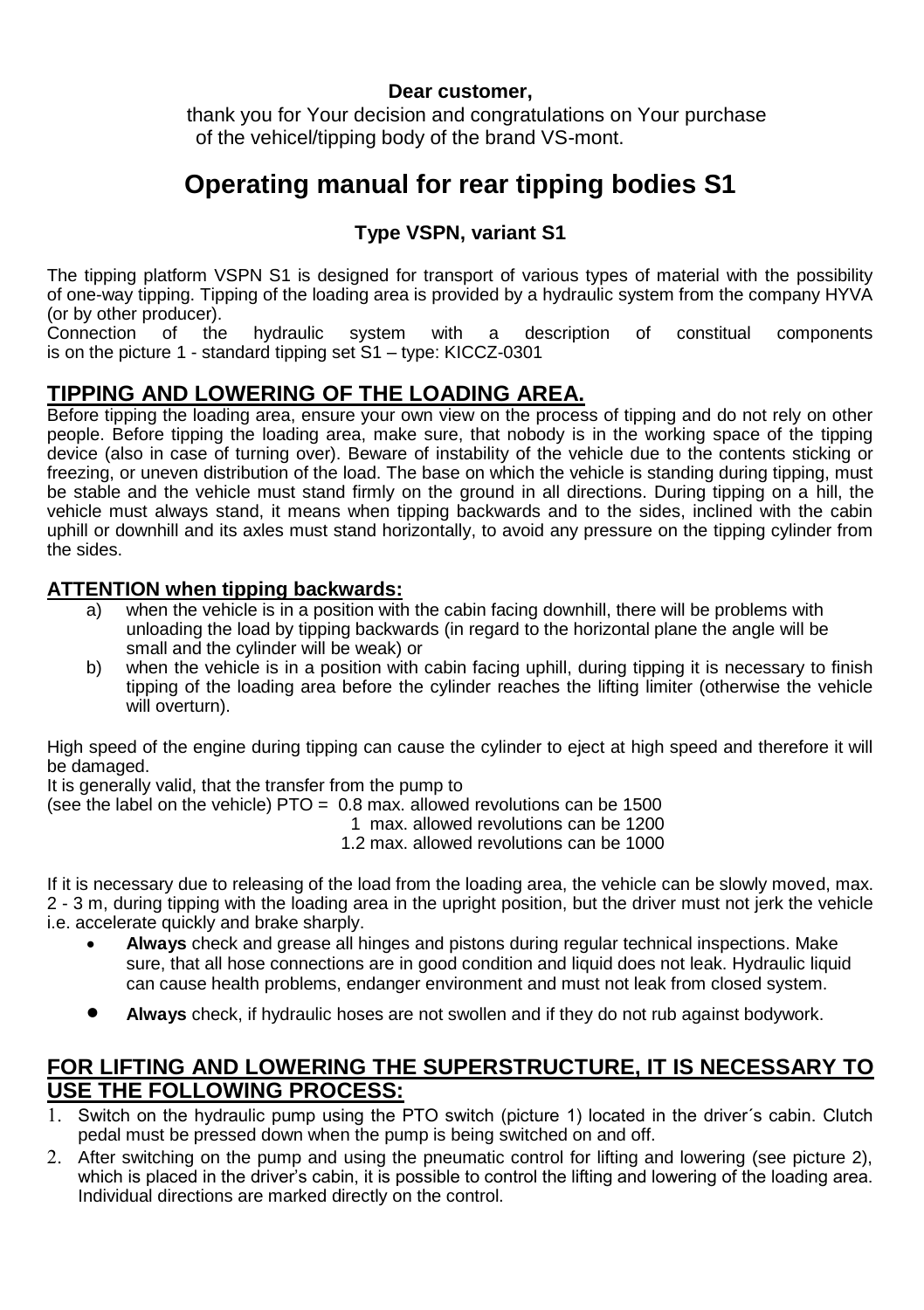- 3. The final position when the loading area is lifted, is secured with a final switch, which is located next to the hydraulic cylinder. After pressing the switch with the hydraulic cylinder, lifting of the loading area will be stopped.
- 4. During lowering of the loading area, it is possible to affect the speed of the descent of the loading area with a proportional valve. Switch off PTO. Slowly switch the control to the 'lowering' position. When the bed descends into the support frame, wait approximately 1 minute before switching the control to the "neutral" position.
- 5. Before each journey, it is necessary to perform a visual inspection of the following: check the tyres and the state of depreciation, all of the nuts must be tight, check the support frame and superstructure, their entire condition, cracks and other marks of depreciation, tighten each individual closure, moveable parts and places where equipment is fitted. Apart from these, check also the hydraulic cylinder, air distributions and hydraulics, check the pressure and level of loudness to ensure, that air is not escaping and oil is not leaking from under the vehicle.

### **ABRIDGED INSTRUCTION FOR DRIVER**

### *1. Operating instruction*

#### *1.1 PTO (Power Take Off = secondary drive from the gearbox)*

*Tip: If there already is PTO from the production on your vehicle, then check the user manual or consult it with the manufacturer.*

The PTO drives the pump and so the whole hydraulic system. Normally it is pneumatically (airpressure) controlled and has two positions<br> $0 - \text{off} = 1 - \text{on}$ 

 $0 - \rho ff$ 

In the "on" position the PTO and pump are activated. Control lamp on the control is on.

**! ATTENTION: The PTO must be switched on, when the car is not moving.**

#### **I. Switch on the PTO**

Every vehicle manufacturer has the switch on of PTO, in the most cases it is located direct on the vehicle dashboard (example picture 1)



Picture 1 – original switching on the PTO

Stop the vehicle into the parking position. Put the gearbox in neutral position. Press the clutch and wait about 5 seconds. Check if the indicator lamp illuminates and slowly release the clutch pedal. The PTO is now switched on.

#### **! WARNING: Do not drive with the PTO switched on.**

#### **II. Switch off the PTO**

With the tipping control in neutral position, press the clutch. Switch off the PTO by switching the lever to the required position. The indicator lamp switches off. Slowly release the clutch. The PTO is now off.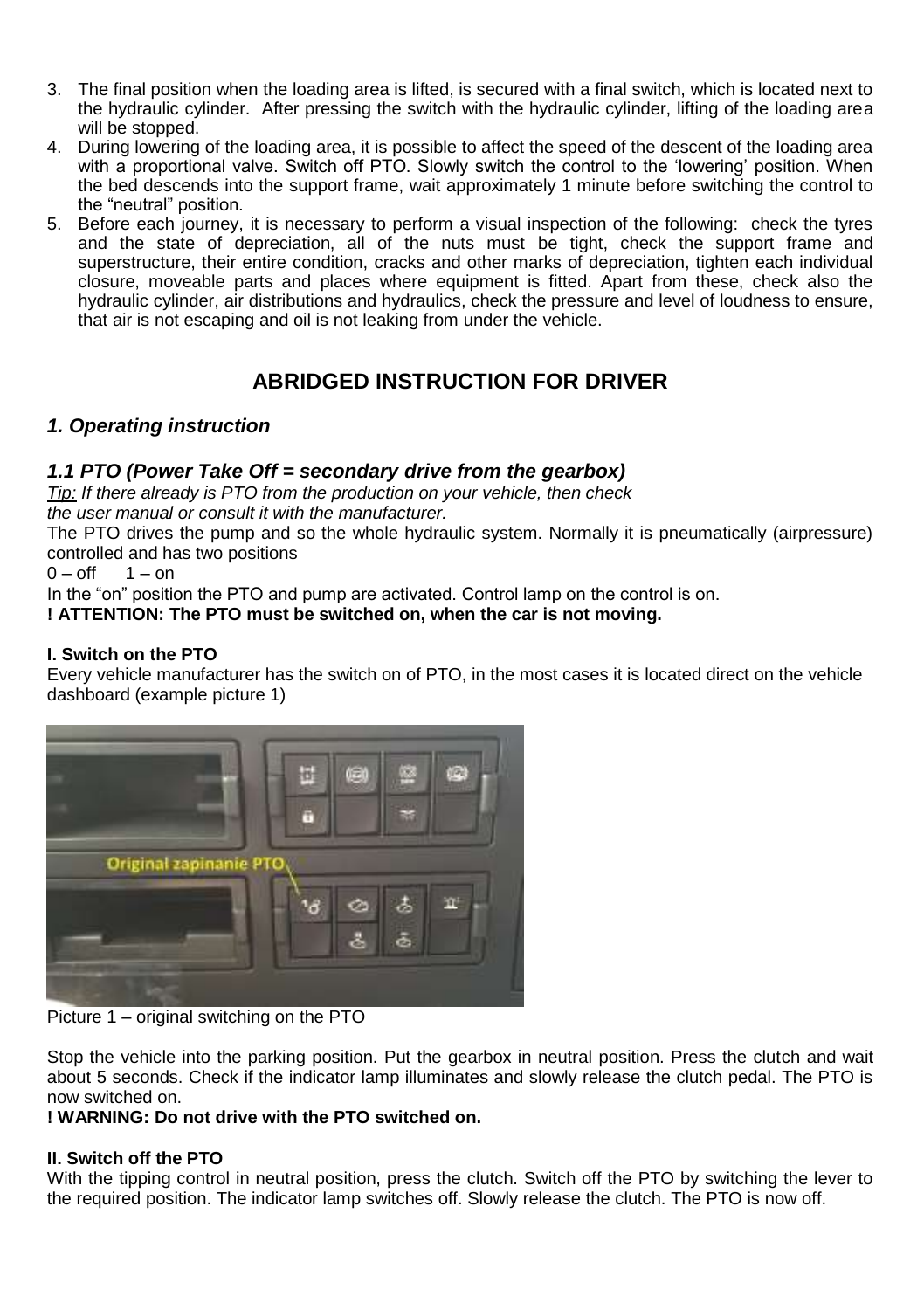### *1.2 Unsecuring, securing and lifting the tailgate*

The tipping bodies VS-mont can be equipped with:

**"Mechanical"** - automatic unsecuring of the tailgate – the tailgate is unsecured automatically by lifting the body and it secures automatically by tipping the body. The tailgate opens and closes by gravity - PENDEL"

**"Hydraulic"** - lifting of the tailgate, here it is necessary to unsecure the tailgate before tipping backwards and to lift the tailgate by means of pneumatic HYVA control, located near to the driver´s seat (picture 2), or by means of electric switch located on the dashboard (picture 3) and after the tipping we let the tailgate to descend and secure by means of this control.

The tailgate in this design is lifted and closed forced – hydraulically.

**"Chain"** - lifting of the tailgate – the tailgate is constructionally designed similar as by the hydraulic  $\overline{\text{open}}$  but it is opened and closed automatically – by means of connecting chains (ropes).



Picture 2



Picture 3

*The tipping body can be equipped with a "VIBRATOR" (surcharge equipment), which helps to empty the sticky material. It is controlled by means of a button switch on the dashboard (pict. 3). ATTENTION: The vibrator shall not be switched on for more than 5 seconds in one cycle (on one push), otherwise the body and the vibrator may be damaged. Use only when necessary.* **Lifting the body**

Switch on the control of the body (picture 2) into the position lifting the body", hydraulic oil starts to fill the system, to extend the cylinder and to tilt the body. Tipping can be interrupted at any time by switching the control into the "neutral" position.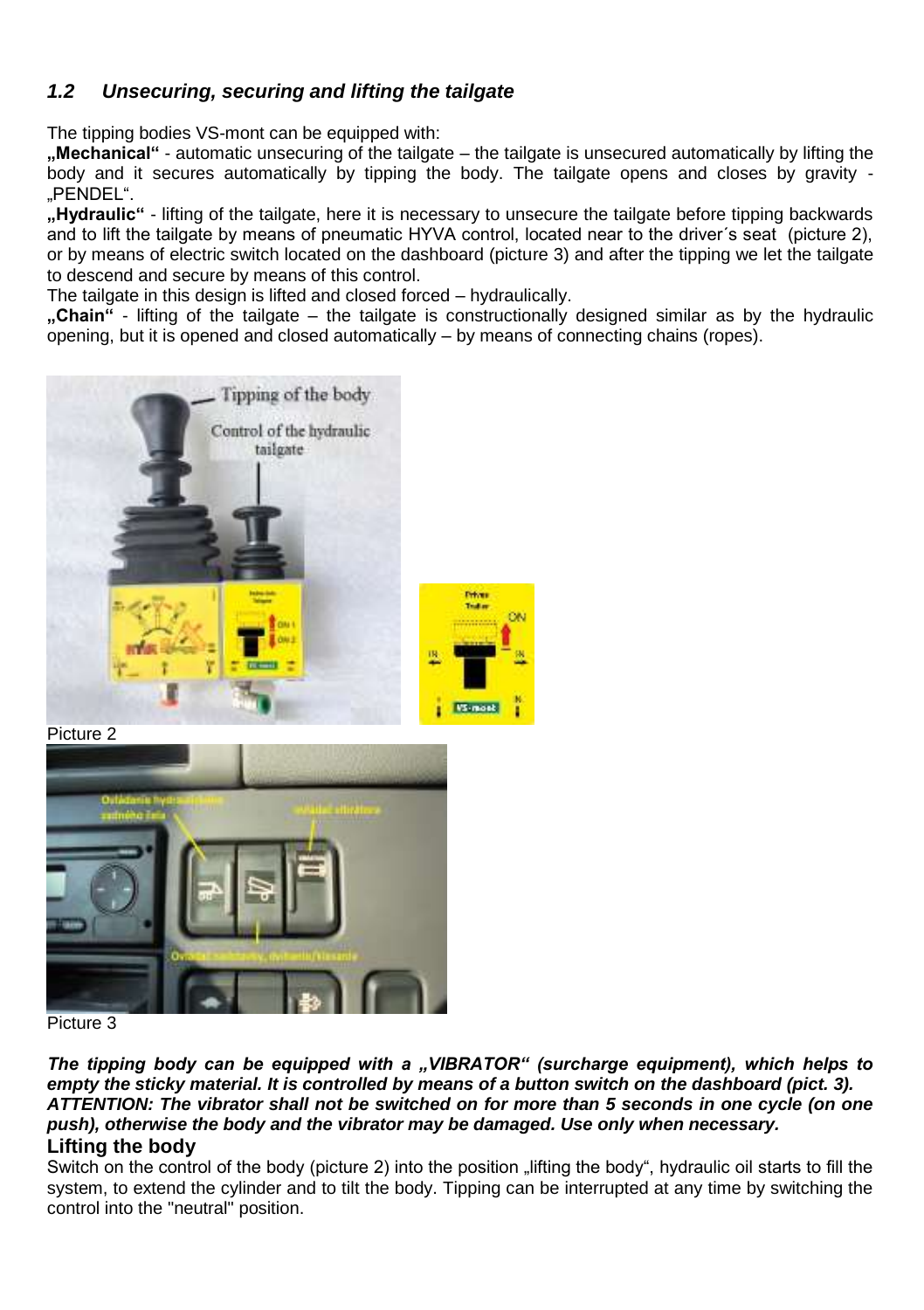#### **Air control – pneumatic (picture 2)**

The air control pneumatically activates the tipping valve, which opens the flow of oil. The air control has three positions (see picture 2), middle - "neutral", which holds the body in definite position, lever up -  $\mathsf{I}$  lifting the body", lever down  $\mathsf{I}$  descent the body".

**Button control of the body – electropneumatic –** for control of lifting and lowering the body, the electric switch can also be used, which is located on the dashboard of the vehicle. Such control is used and mounted on customer´s request in some regions of northern Europe.

#### **Neutral**

In "neutral" the oil circulates into the tank and the cylinder remains in the position in which it was stopped.

#### **Lowering the body**

When the control is switched into the position "lowering the body", hydraulic oil returns from the cylinder to the tank, the cylinder is retracting and the body is slowly lowering.

*1.4 Tipping and lowering the body* (for more details see Safe tipping instructions)

#### *1.4.1 Tipping in general*

**! ATTENTION: Ensure always your own view of the process of tipping and do not rely on other people. Before tipping the body, make sure that nobody is in the working area of the tipper (also for case of overturning).** 

**Beware of instability of the vehicle due to the contents sticking or freezing, or uneven distribution of the load. The base on which the vehicle is standing during the tipping must be stable and the vehicle must stand firmly on the ground in all directions.** 

#### *Enclosed diagrams clearly show how to use a tipper.*

**Jump out of the cabin when tipping body gets in contact with high voltage wires.**

**Do not jump out of the cabin from an overturning vehicle.**

**Increased caution is the**  way to avoid **accidents.**



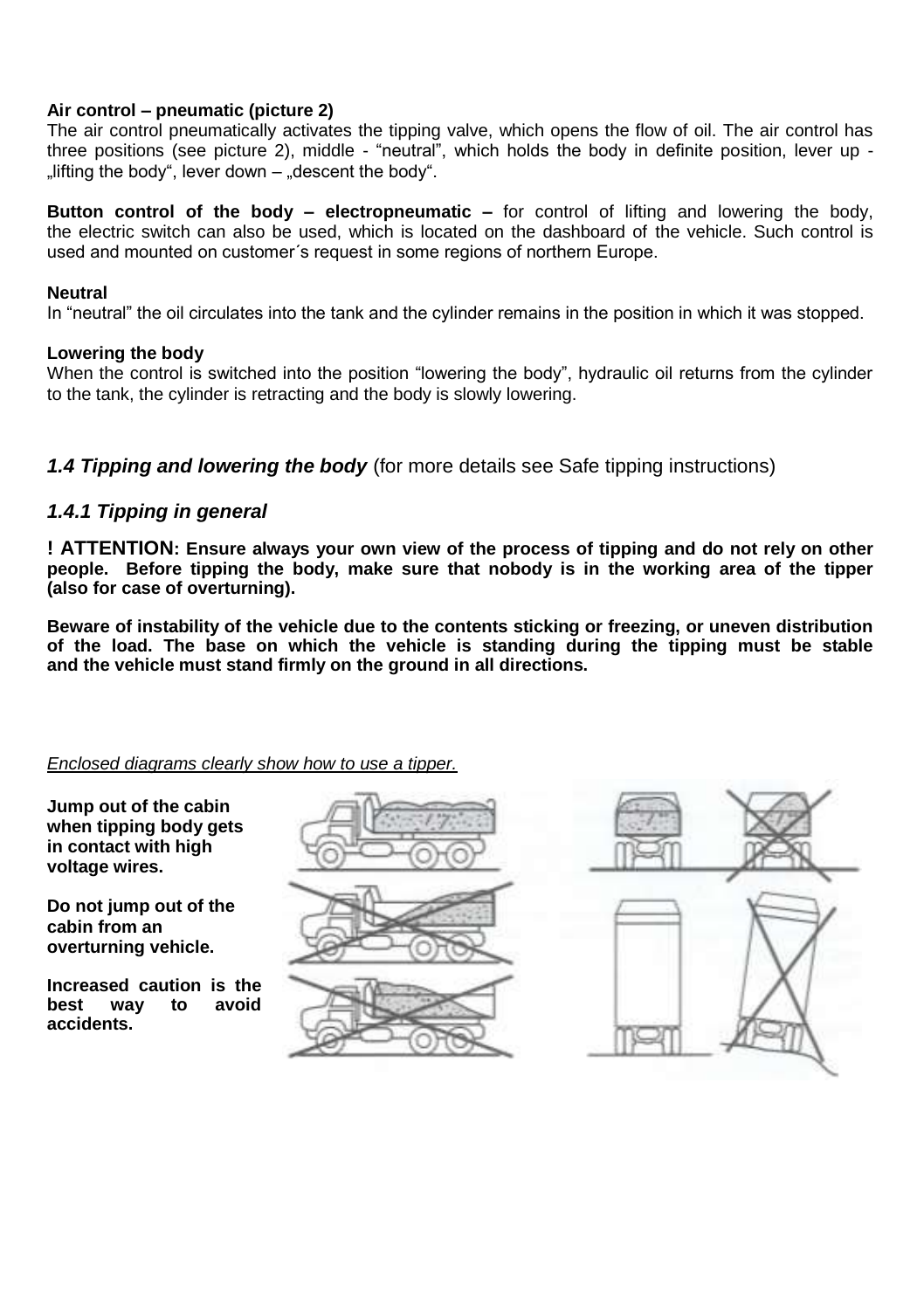**During the tipping on a hill, the cabin of the vehicle must always, when tipping backwards and to the side, be facing uphill or downhill and its axles must stand horizontally, to avoid any pressure on the tipping cylinders from the sides.**

### **! ATTENTION when tipping backwards:**

- a) when the vehicle is in a position with the cabin facing downhill, there will be problems with tipping and unloading the load (the angle with the horizon will be reduced and the cylinder will be weak) or
- b) when the vehicle is in a position with cabin facing uphill, during tipping it is necessary to finish tipping of the body before the cylinder reaches the lifting limiter (otherwise the vehicle will overturn).

**High revolutions of the engine during tilting can cause the cylinder to eject at high speed and therefore it will be damaged. Maximum allowed engine revolutions when tilting are set according to the bodybuilder for this vehicle as follows:**

**maximum …................................revolutions/1 minute.** 

If it is necessary due to releasing of the load from the loading bed, the vehicle can be slowly moved, max. 2 - 3 m, during the tipping with the body in the upright position, but the driver must not jerk the vehicle i.e. accelerate quickly and brake sharply.

**As soon as the body is empty, it is necessary immediately without any further vehicle move, to lower the tipping body to the chassis and to wait about one minute before you switch the control into the position ..neutral".** Do not drive with the control lever in the position ..lowering", as this will allow all of the oil to drain from the cylinder.

If there is a trailer connected to the motor vehicle, **trailer and motor vehicle must be in one line during the tipping.** The same applies to towing vehicle with semi-trailer.

### **1.4.2 Tipping backwards**

**! ATTENTION: Tipping with a locked (secured) or blocked tailgate is danger to life.**

Remove any sheeting of the load. If there is a risk it may foul up the tailgate, restrict the discharge of the load during the tipping. Switch the control into the "tipping" position. Switch the control to "neutral" at the end of cylinder stroke restricted with limiter.

### **1.4.3 Lowering the body**

The proportional control makes it possible to control the lowering speed of the body. Disengage the PTO. Put the control slowly into "lowering" position. As soon as the tipping body lowers on the chassis, wait about one minute before you switch the control to position .neutral".

**!ATTENTION: Before driving, always make sure all locks are properly secured.** 

**When loading make sure the load is evenly spreaded on all lenght and width of the tipping body.**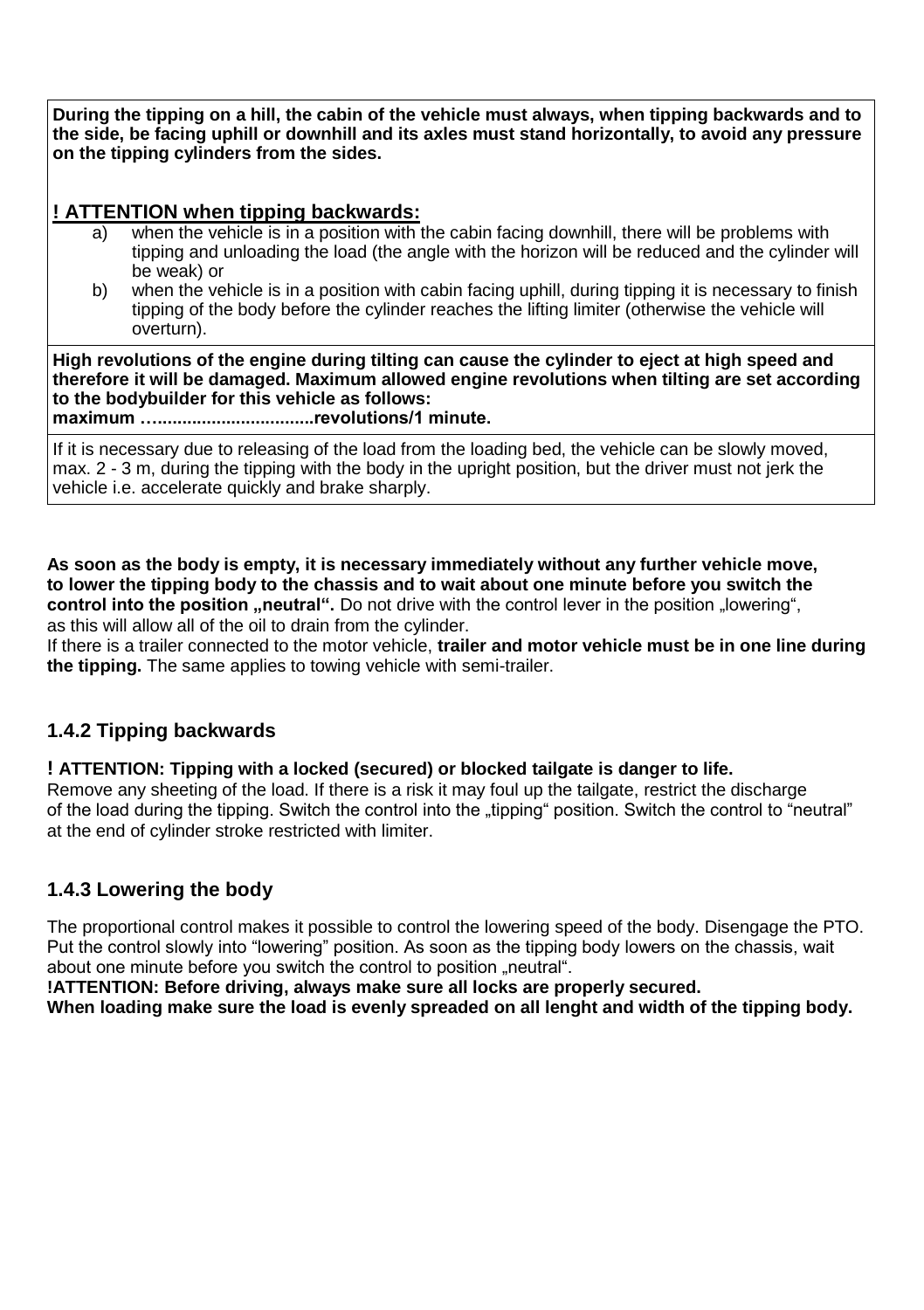#### **1.5 Hydraulic system**



**Standard tipping set S1 – type: KICCZ-030** The hydraulic system is controlled from the driver's cabin and consists of the following

- components:
	- **hydraulic tank,**
	- **hydraulic pump, hydraulic cylinder,**
	- **air control of tilting,**
	- **hydraulic valve**



#### **HYDRAULIC OIL**

The hydraulic oil used in the hydraulic system is FUCHS - RENOLIN OHM 15 - 46 Recommended replacement of hydraulic oil which can be combined: see the Operating and maintenance instructions HYVA

#### **Part list Pos Part. no Description Qty.** 1 71535300 FE<br>01506050 Chassis bracket FC/FE 149-191 2 Chassis bracket FC/FE 149-191 NK1616H Nippelkit 1"d – 1"d 90° 1 3 CB082BD Gear pump 82L-BI-4H<br>4 DC079MF Oil tank CM100L/079L-MP-RF 1 DC079MF Oil tank CM100L/079L-MP-RF<br>SKT2428 Ball valve kit SKT2428 Ball valve kit<br>ED190AC Tipping valve 5 ED190AC Tipping valve PT 1220 – 190 bar 1<br>6 FB151AB Air control for tipping valve 6 FB151AB Air control for tipping valve<br>7A 14794433 H.P.hose 1" - L = 1500 mm - 00 - 90° 1 7A 14794433 H.P.hose 1" – L = 1500 mm – 00 – 90°<br>7B 14794457 H P 1" – L = 2500 mm – 00 – 90°  $H.P. 1" - L = 2500$  mm – 00 – 90° 1 7C GM100AB Suction hose 1 <sup>3</sup>/<sub>4</sub>" – 2500 mm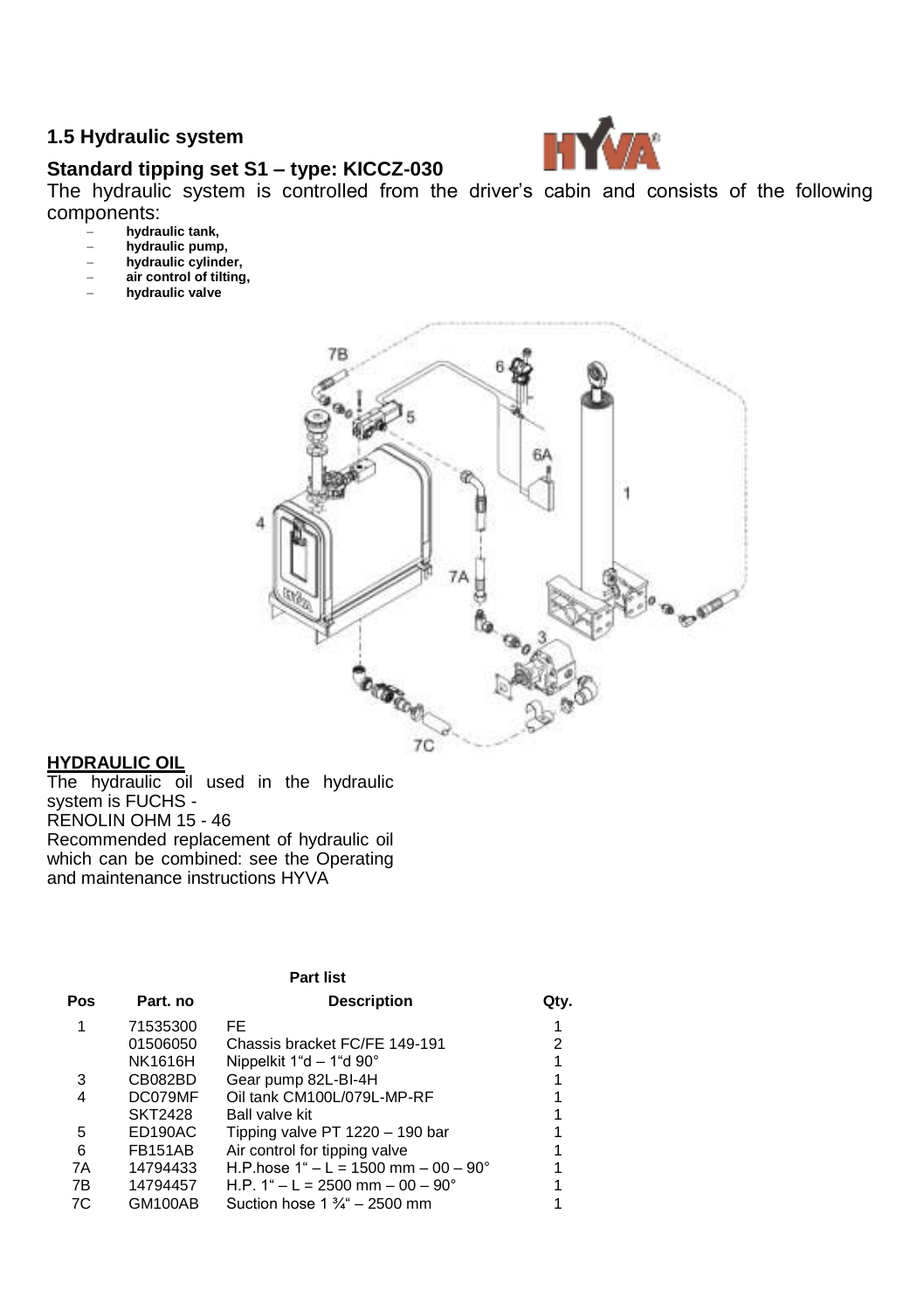### **2. Accident instrucion**

- 2.1 In case of hydraulics failure, DO NOT move anything !
- 2.2 Ensure attendance of VS-MONT/HYVA service technician (in case of rejected claims the cost will be charged to vehicle users).
- 2.3 Call VS-MONT/HYVA service technician to the accident site.
- 2.4 The attending service technician shall take photographs of: the accident site, the tractor number plate and VIN, the trailer – number plate and VIN, damage of the cylinder of the trailer or the tractor, overall situation, ground at the place of tipping, …
- 2.5 Copy labels of all components of the hydraulic system (not only HYVA).
- 2.6 Ensure inspection at the HYVA authorized service point to perform detailed defect identification (VS-MONT/HYVA shall not cover the cost associated with transport of the vehicle to the service point, not even in case of claim approval).
- 2.7 Ensure order for repair of VS-MONT/HYVA components in case of claim rejection.
- 2.8 Further procedure shall conform to the Service Conditions (see section 3. of Service Instructions), Warranty Conditions and the General Conditions set forth by VS-mont/HYVA.

### **3. Service instruction**

- 3.1 HYVA provides service activities by means of contractual service workshops in conformance with Warranty Conditions of the HYVA-Group included in the Complete Tipper Operation and Maintenance Manual and the General Conditions of HYVA.<br>3.2. Contractual service workshops ensure ide
- 3.2 Contractual service workshops ensure identification of causes and status of damage on HYVA goods, in the most ideal case this be done directly at customers, by means of service workshops or service vehicle.
- 3.3 Prior to departure of the service vehicle, the contractual workshop personnel shall supply their customer with this information by fax including a notification saying that, if the claim is not approved, its cost shall be charged to the customer, and the order of service vehicle shall be confirmed.
- 3.4 The contractual service will fill its finding concerning causes and damage into the claim protocol same as the proposed solution and such protocol shall be sent to HYVA immediately.
- 3.5 HYVA shall review the claim protocol and the solution proposed by the contractual service and it shall be decided, whether the particular claim can be approved or not.
- 3.6 The review of claim protocol shall be performed:
	- 3.6.1 without the need of HYVA to inspect the item; or

3.6.2 by means of visit to the customer or a contractual service workshop paid by authorized person or engineer from HYVA; or

3.6.3 the damaged item shall be sent to HYVA-Group upon request of HYVA.

- 3.7 Solution: The goods shall be either repaired or replaced with reworked or new goods from warehouses or they shall be ordered from the HYVA-Group.
- 3.8 If the new or reworked goods were to be provided to the customer prior to issuance and review of the claim protocol or completion of a repair (including issuance of a repair protocol), the customer shall first pay the price of replacement goods or/and repair, only then the replacement goods or repair may be provided and following completion of such repair or with respect to the result of claim protocol review the paid amount might be refunded.
- 3.9 The contractual service shall conduct repairs in its central workshop or by means of service vehicle upon agreement concluded between HYVA and the particular customer.
- 3.10 The service after warranty shall adopt a similar procedure to the above mentioned warranty service, i.e. there shall be one difference: HYVA will not have to review claim protocols or statements in case of after warranty activities, unless exclusively stated, e.g. in case of accident.
- 3.11 In case of accidents the contractual service shall be obliged to receive the statement of HYVA and permission from the HYVA´s insurance agent prior to provision of service works.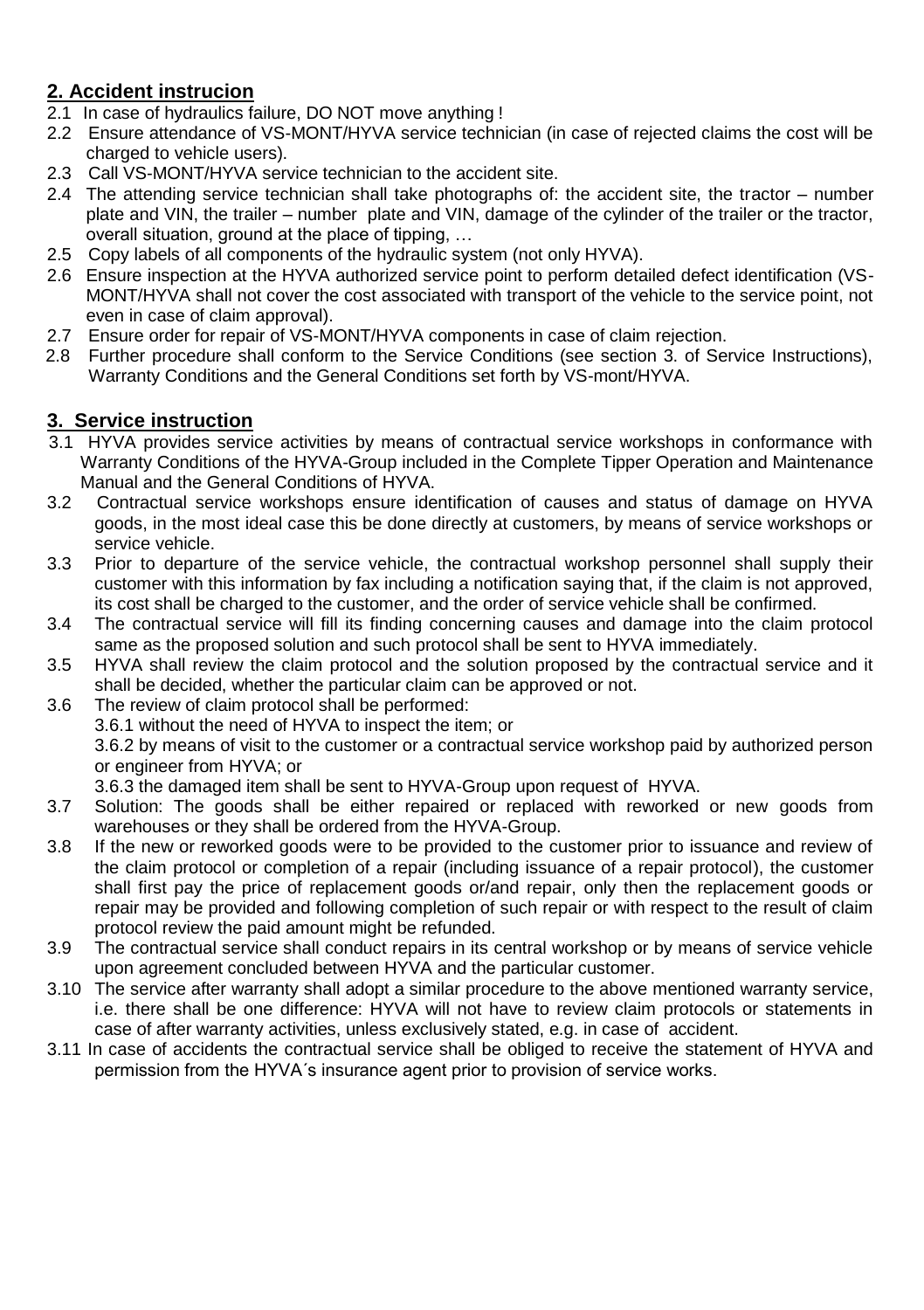#### **4. Maintenance instruction**

*! ATTENTION: Maintenance activities in the vicinity of moving parts are hazardous. If the body is*  lifted for maintenance, it shall be always locked in position properly. Presence of persons under *lifted platform is in hazard of life.*

Maintenance plan of the hydraulic system and tipping body



| т                                                              | <b>Descriptio</b><br>n     | <b>Application</b>            | Perform always 1x:                           |                                            |                                                     |
|----------------------------------------------------------------|----------------------------|-------------------------------|----------------------------------------------|--------------------------------------------|-----------------------------------------------------|
| у<br>p<br>е                                                    |                            |                               | Daily                                        | Weekly                                     | Semianually, yearly                                 |
| М<br>a<br>n<br>t<br>е<br>n<br>a<br>n<br>c<br>ė                 | (A) Air                    | Air distribution              | Control of damage and leak                   | Control of demage and<br>leak              |                                                     |
|                                                                |                            | Air control                   | Control of air working, demage and<br>leak   |                                            |                                                     |
|                                                                | (H)<br>Hydraulic<br>system | Entire system<br>Pump         | Cylinder control of working,<br>demage, leak | Clean the cylinder<br>Control of tightness |                                                     |
|                                                                |                            | Hydraulic<br>distributions    | Control of demage and leak                   |                                            |                                                     |
|                                                                |                            | Hydraulic valves              | Control of demage and leak                   |                                            |                                                     |
|                                                                | (T) Tanks                  | Oil level                     | Check and fill in if misssing *              |                                            |                                                     |
|                                                                |                            | Oil filter                    |                                              | Control the filter<br>cleanness            | Change oil filter                                   |
|                                                                |                            | Air filter                    |                                              | Control the air filter                     | Change air filter                                   |
|                                                                |                            | Entire tanks                  |                                              |                                            | Change oil                                          |
|                                                                |                            | Entire tanks                  |                                              |                                            | Clean tank interior                                 |
|                                                                |                            | Attachment                    |                                              | Control nuts and<br>screws (tightness)     |                                                     |
| ှ<br>r<br>e<br>a<br>s<br>n<br>g<br>p<br>e<br>r<br>$\circ$<br>d | (C)<br>Cylinders           | Entire cylinders              |                                              | 1. Grease attachment<br>to the chassis     |                                                     |
|                                                                |                            | FC types                      |                                              | 2. Grease attachment                       |                                                     |
|                                                                |                            | FE types                      |                                              | 3. Grease eye under<br>tipper body         |                                                     |
|                                                                |                            | DCT/UCB types                 |                                              | 4. Grease piston<br>bearing                |                                                     |
|                                                                |                            | DCT/UCB and                   |                                              | 5. Grease bearing                          |                                                     |
|                                                                | (B) Tipper<br>body         | All types                     | Visual tipper control                        | 6. Grease rear hinges                      |                                                     |
|                                                                |                            | 1-way tipeprs                 | Lock-off mechanism adjustment                | 6. Grease front hinges                     | 9. check rubber stops                               |
|                                                                |                            | 3.-way tippers<br>(if fitted) |                                              | 7. Grease rear and<br>side door mechanism  | regularly, if demaged,<br>replace them immediatelly |
|                                                                |                            |                               | Control of possible cracks                   | Grease all nuts                            |                                                     |
|                                                                | (M) Others                 | <b>Bodvwork</b><br>attachment |                                              | 8. Grease tipper body<br>attachment        |                                                     |
|                                                                |                            | Stabiliser                    |                                              | Grease main stabiliser<br>(3x)             |                                                     |

Report immediately any tipper demage to tipper producer to remove the demage.

Note: Never use vapour to clean hydraulic components (cylinders, valves, hoses).

\* Read about recommended oils!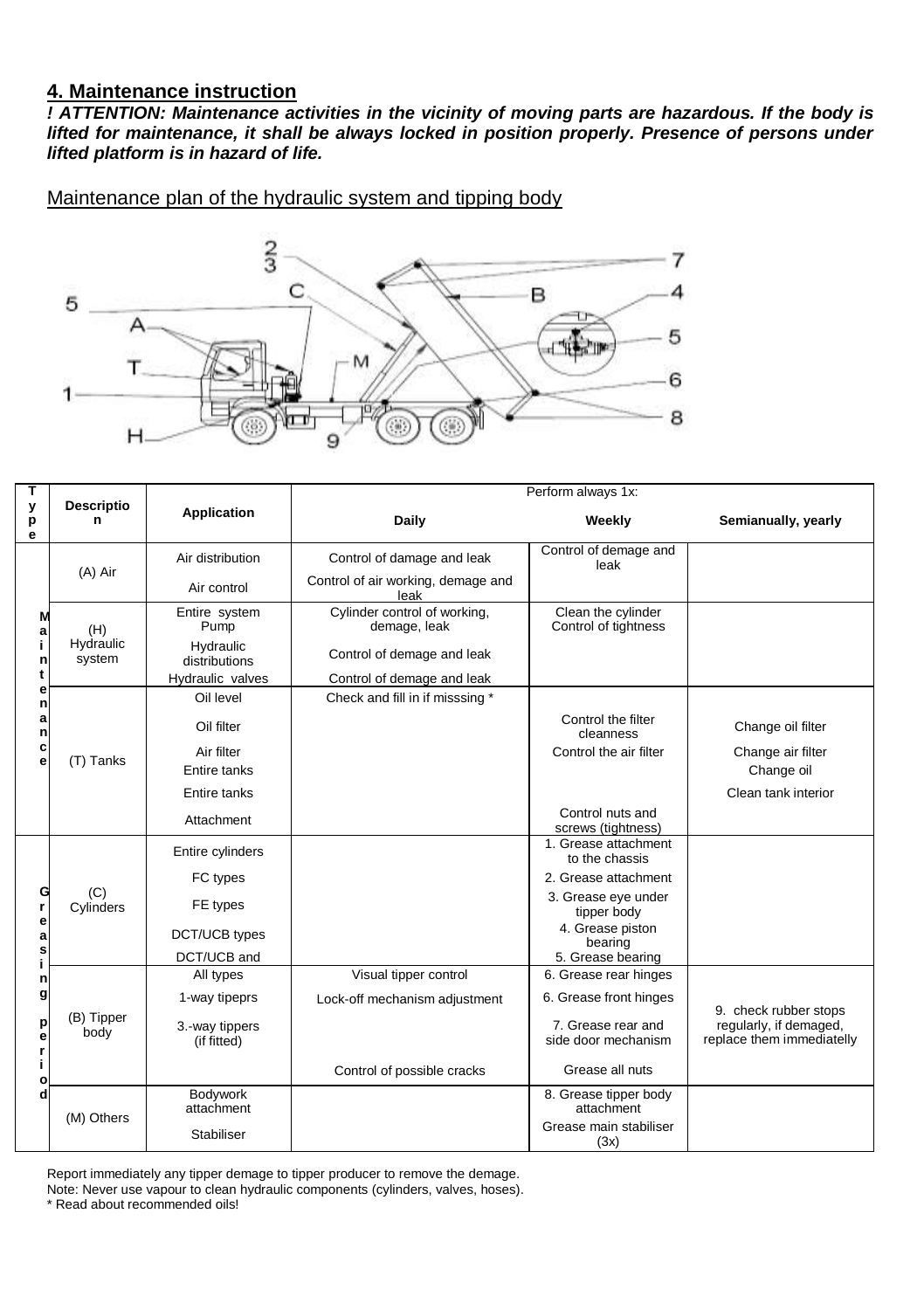### *SAFETY TIPPING INSTRUCTIONS*

### DRIVER'S RESPONSIBILITY WHEN TIPPING:

- **Always** report yourself to the cunstruction site caretaker or owner at arrival, claim operating instructions for this construction site and keep them.
- **Always** tip and load on places and at times given by the customer
- **Always** remember, only driver is responsible for vehicle safety while tipping. If you are not sure on load unloading, or if it is not possible to agree with construction site caretaker, contact your employer about unloading.
- **Never** tip the material out of the tipping body until you are sure the vehicle can not overturn when tipping.
- **Always** make sure vehicle is located on a firm ground, if possible not downhill. Make sure vehicle shall remain on firm ground even if it will be moved forwards.
- **Always** make sure the tipping semi-trailer is in one line with the towing vehicle.
- **Make sure** before tipping operation nobody stands near vehicle and nobody can be endangered even if vehicle overturns.
- **Always** make sure before tipping that tailgate is opened.
- **Never** stand or walk right behind vehicle with lifted tipping body or behind vehicle during tipping the load.
- **Never** leave vehicle when tipping and make sure all cabin doors are closed safely.
- **Always** pay attention to possible obstacles, especially to high voltage wires. Do not await you will be noticed about these obstacles by construction site caretaker. If the tipping body shall touch electric wires, tipper must be lowered immediately. If you cannot do this, do not jump out of the vehicle, be careful not to touch the vehicle and the ground at the same time, because thereby electric circuit would be closed. Don't allow anybody to close to vehicle when it is touching the electric wires. Call electric plant emergency service immediately.
- **Remember** electric discharge can overleap relatively great-long distance. Be therefore utmost cautious when tipping near electric line.
- **Always** when the load is higher than the tailgate, make sure the load can not get stuck on it, because under given circumstances tipping body can tear off from the piston and tipper overturns rearwards under the weight of stucked load.
- **AIR CONTROL**: automatic PTO switch off prevents from excessive PTO wear and tear and secures this device is not powered when the vehicle is in motion.
- **Remember** when you start tipping the load and the tiping angle is not 20° (i.e. at about half lifted tipper bed), stop tipping operation and check the cause. In such situation walk in sufficient distance from the vehicle.
- **Do not** try to loose the load through jerky movements of the vehicle forwards and rearwards.
- **Remember** when vehicle overturns, it is much more safe to stay in the vehicle cabin. Support yourself strong against driver's seat and hold the steering wheel. Never try to leave vehicle when it beginns to overturn.
- **Do not forget** to return the lever of "tipping" operation to neutral position in the moment when the body is lifted to its maximum.
- **Never forget** to make sure that PTO is switched off after the tipping operation has been finished.
- **Never** turn the engine revolutions to high output when tipping, this could cause oil underpressure on pump suction and following it can be demaged.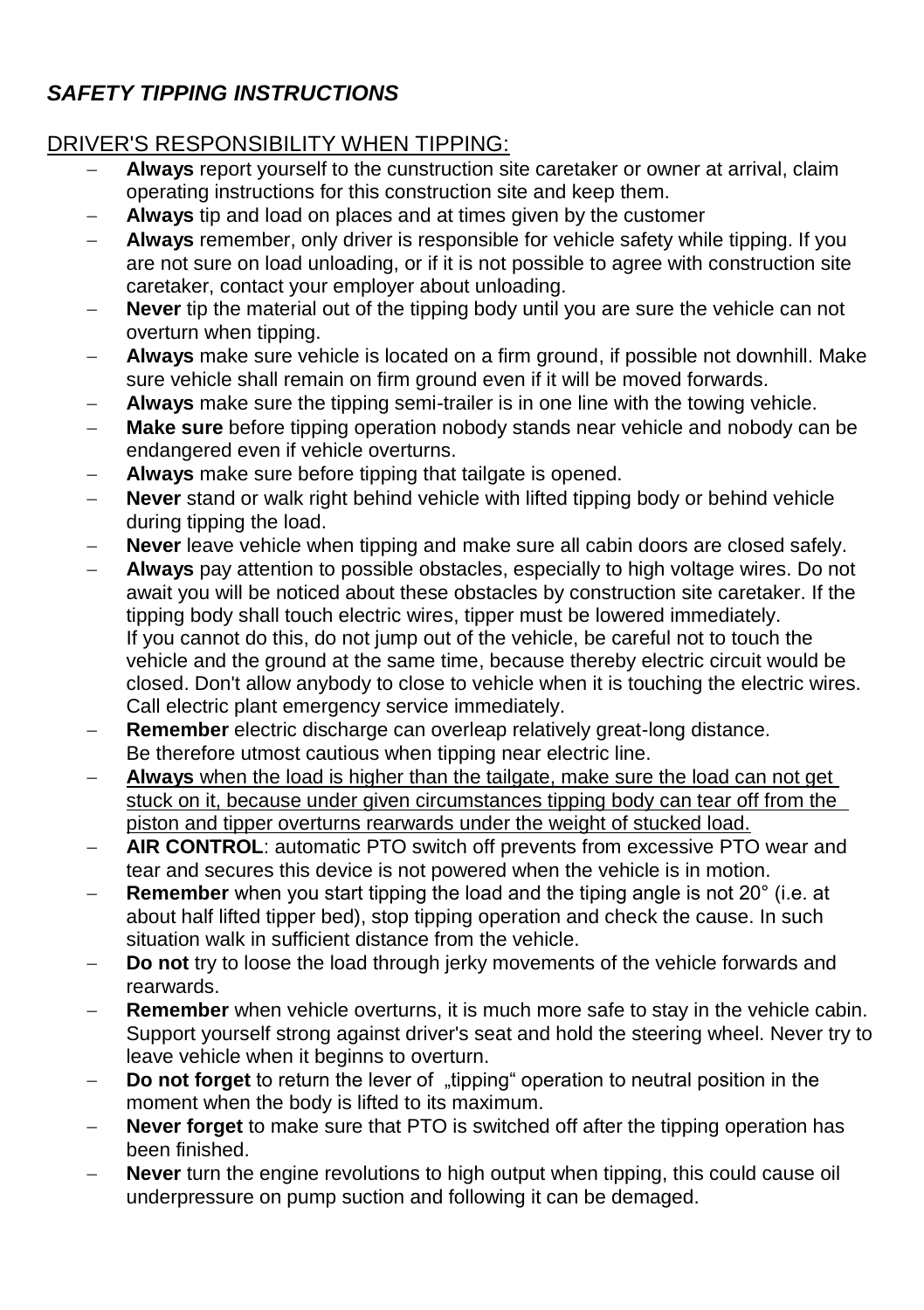**Do not forget** to make yourself sure the tipping body is absolutely empty. Always put the loading area in position downwards before you leave construction site, remove possible obstacles and secure tailgate.

### **DRIVER'S RESPONSIBILITY WHEN LOADING:**

- **Always make sure** persons loading your vehicle are in charge and they will load material on your vehicle safely. If you doubt, ask the construction site owner or caretaker if they have adequate experiences.
- **Always make sure** the load is evenly spreaded across all the tipping body area to avoid overturning of the vehicle to side during tipping operation and to ensure equilibrium load on axis. Tipping device can be demaged when the load is too much at front.
- **Never** stand near vehicle when loading or parking in area of loading. Never stand on vehicle when loading.
- **Pay attention to** load that can easily freeze or stick, for example wet sand or gravel. Load frozen on one tipping body's side can cause vehicle overturning during tipping.
- **Pay attention to** loads with various density. If bigger parts of material start to pour out first and small parts remain in the vehicle sticked together and they do not pour out, vehicle can loose its balance and become unstable.

### **VEHICLE KEEPER'S RESPONSIBILITY**

- **Never** work on vehicle with lifted tipper body without corresponding support. All safety standards related to stability when tipping valid for drivers are equally valid for serviceman and mechanics.
- **Regularly** check if there are not any sharp parts protruding out of the bodywork that could injure around walking people or construction site employees. Make sure sealing round tailgate is in good condition and material can not leak after it is closed.
- **Always** check after tipping or driving in terrain if vehicle's rear lights are not demaged.
- **Always** use only authorized supplier for all parts necessary for piston repair or renewal. Make sure all sealings are delivered in original closed package marked by producer.

### **SERVICEMAN AND MECHANICS RESPONSIBILITY**

- **Never** work on vehicle with lifted tipper bed without CORRESPONDING SUPPORT. All safety standards related to stability when tipping valid for drivers are equally valid for serviceman and mechanics.
- **Always** check and grease all hinges and pistons during REGULAR INSPECTIONS. Make sure all hose connections are in good condition and liquid does not leak. Hydraulic liquid can cause health problems, endanger environment and must not leak from closed system.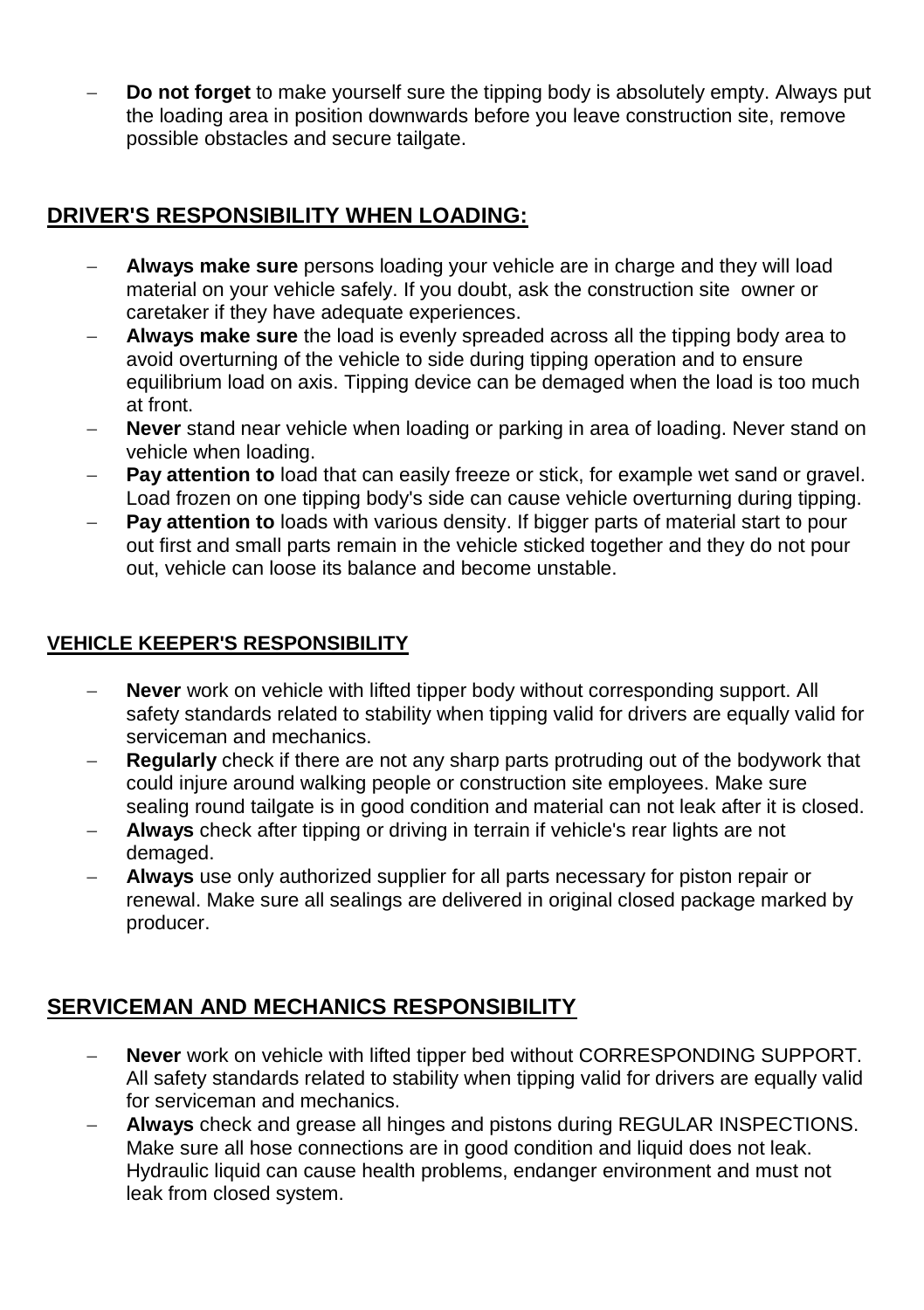- **Always** check if hydraulics hoses are not swollen and if they do not rub against bodywork.
- **Regularly** check if there are not any sharp parts protruding out of the bodywork that could injure around walking people or construction site employees. Make sure sealing round tailgate is in good condition and material can not leak after it is closed.
- **Always** check if vehicle's rear lights are not demaged after tipping or driving in terrain.
- **Always** use only authorized supplier for all parts necessary for piston repair or renewal. Make sure all sealings are delivered in original closed package marked by producer.

### **INSTRUCTIONS FOR TIPPING BODIES SPARE PARTS PURCHASE**

- **Always** use first quality parts from authorized suppliers. HYVA long-term experiences in the branch ensure to produce and supply only components corresponding with all safety standards.
- **PISTONS:** High-quality pistons' steel casings DOM and increased cylinder wall strength mean greater stability and optimal resistance when tipping to side
- **HOSES:** safety coefficient is 4:1 for all high-pressure hoses
- **VALVES:** integral damping valves prevent from formation of shock overpressure and manual governor enables to adjust the safest speed of rear tipping.

 $\equiv$ 

### **Voice signalling during manipulation with VS-mont tipping body**

To increase safety when manipulating the tipping bodies, the VS-mont company installs the signalling bleep alarm on all types of tipping bodies.

The driver and around standing people are warned by signalling bleep alarm in the moment when the manipulation with tipping body is initialized, as follows in the below mentioned cases:

- when lifting and lowering the tipping body in the direction to sides and backwards,
- when opening and closing hydraulically controlled sidewall,
- when the tipping body remains lifted due to maintanance but it is not secured with support.

The driver is warned by signalling when the tailgate is unsecured (in the case that the back face is unlocked by means of pneumatic pistons).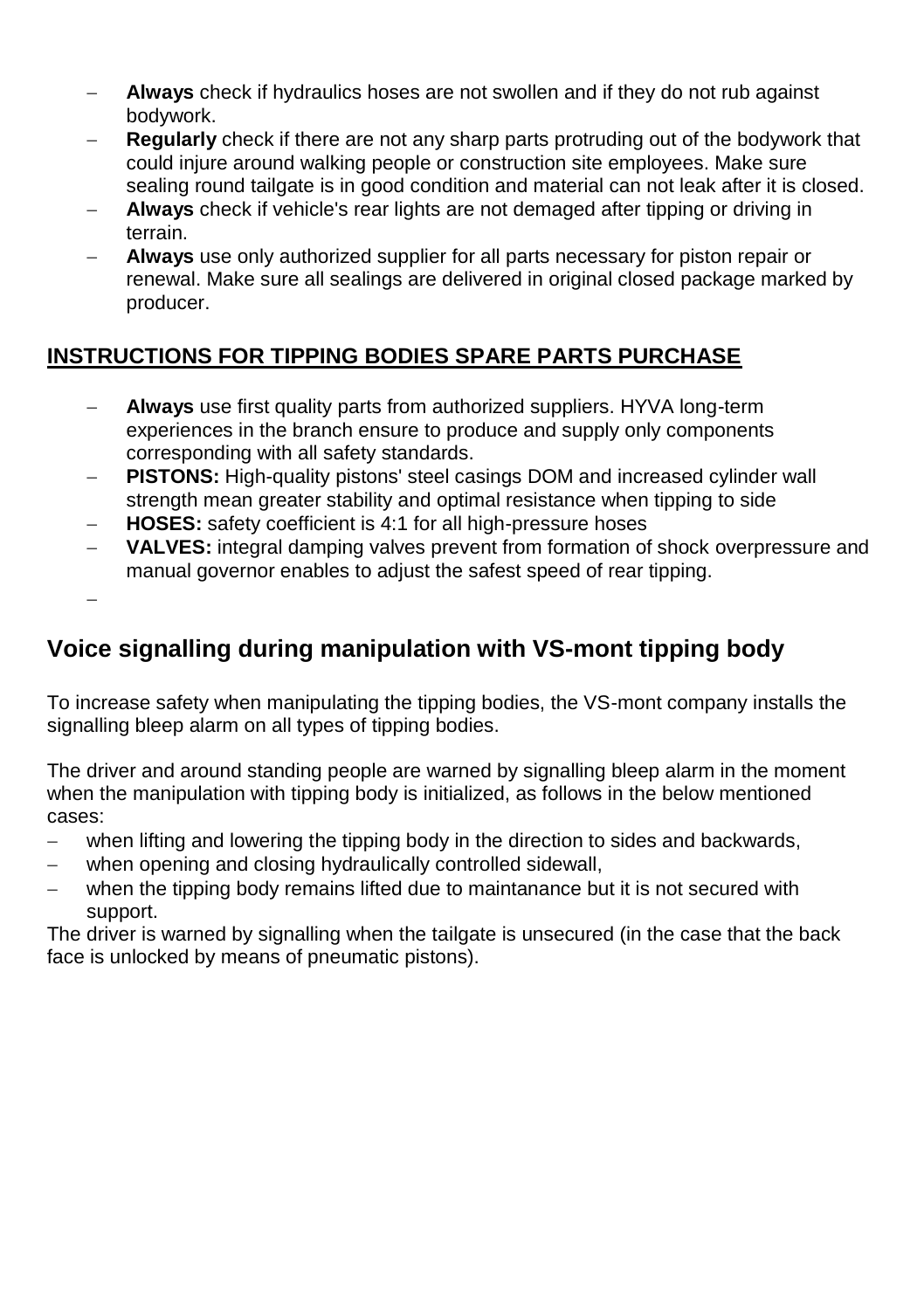Signalling is connected through a fuse (3A).

| <b>TYPE</b> |                                                 | With mechanical (hydraulic) unsecuring<br>of the tailgate |
|-------------|-------------------------------------------------|-----------------------------------------------------------|
|             | Vehicle fuse location<br>by the tipping bodies: |                                                           |
|             | Electrical connection diagram:                  | TLS<br>$F_a$ 3A<br>PM                                     |

F<sup>a</sup> – fuse 3A/32V TLS – pressure switch 4 bar

PM – alarm A – ST810 – 24V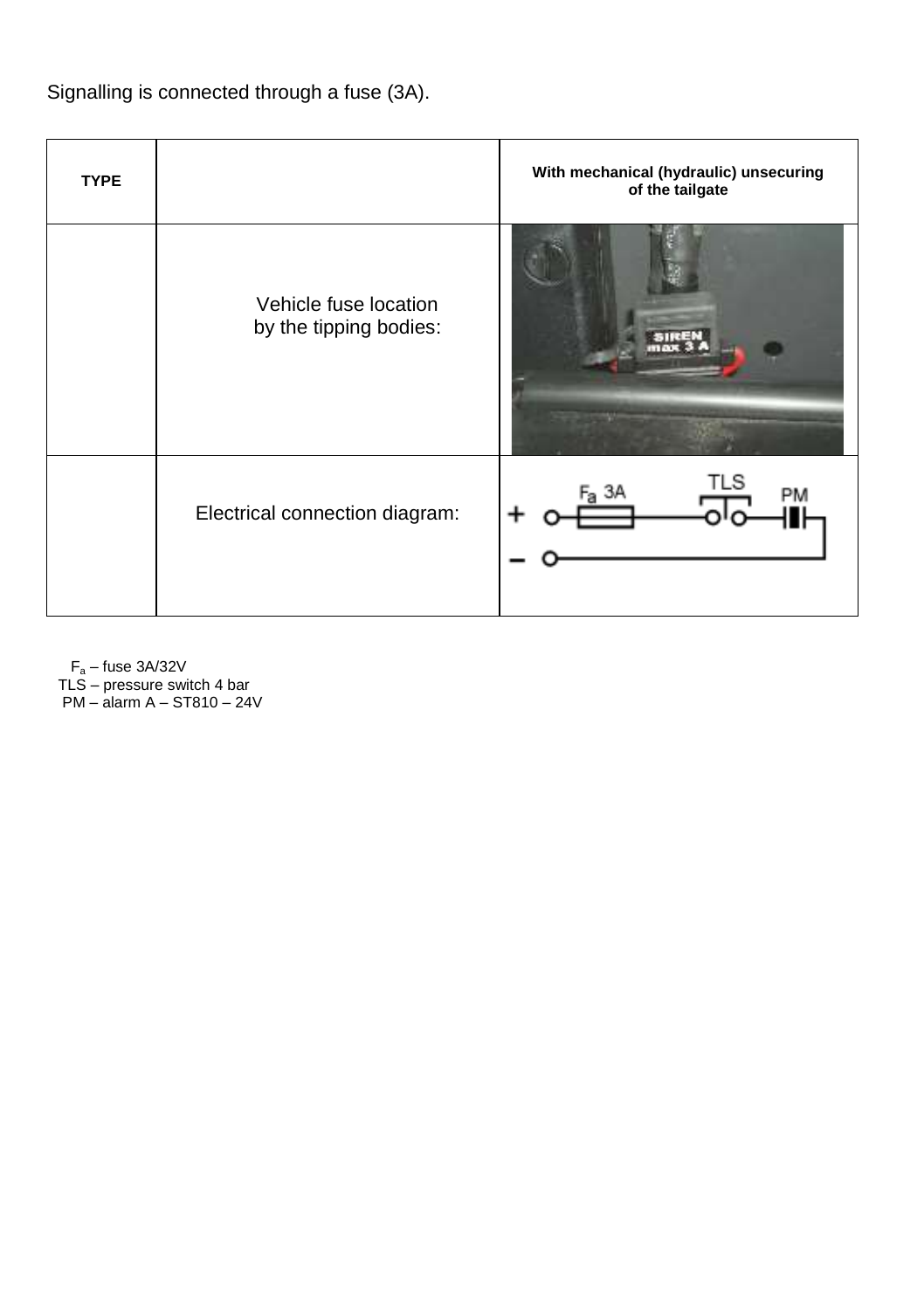### **Heating of the tipping body VS-mont(if it is in the equipment)**

A flap (lever) of the heating is marked on the picture 1, which directs hot exhaust gas into the bumper of the exhaust or into the body.



Picture 1

Further, the gas is guided through a pipeline (picture 2) and seating mechanism (picture 3) into the spiracles on the body.







**The possibilty of this design is in the equipment for extra charge.** 

### **Product disposal**

Product is disposed of under the valid legislation in the country where it will be liquidated.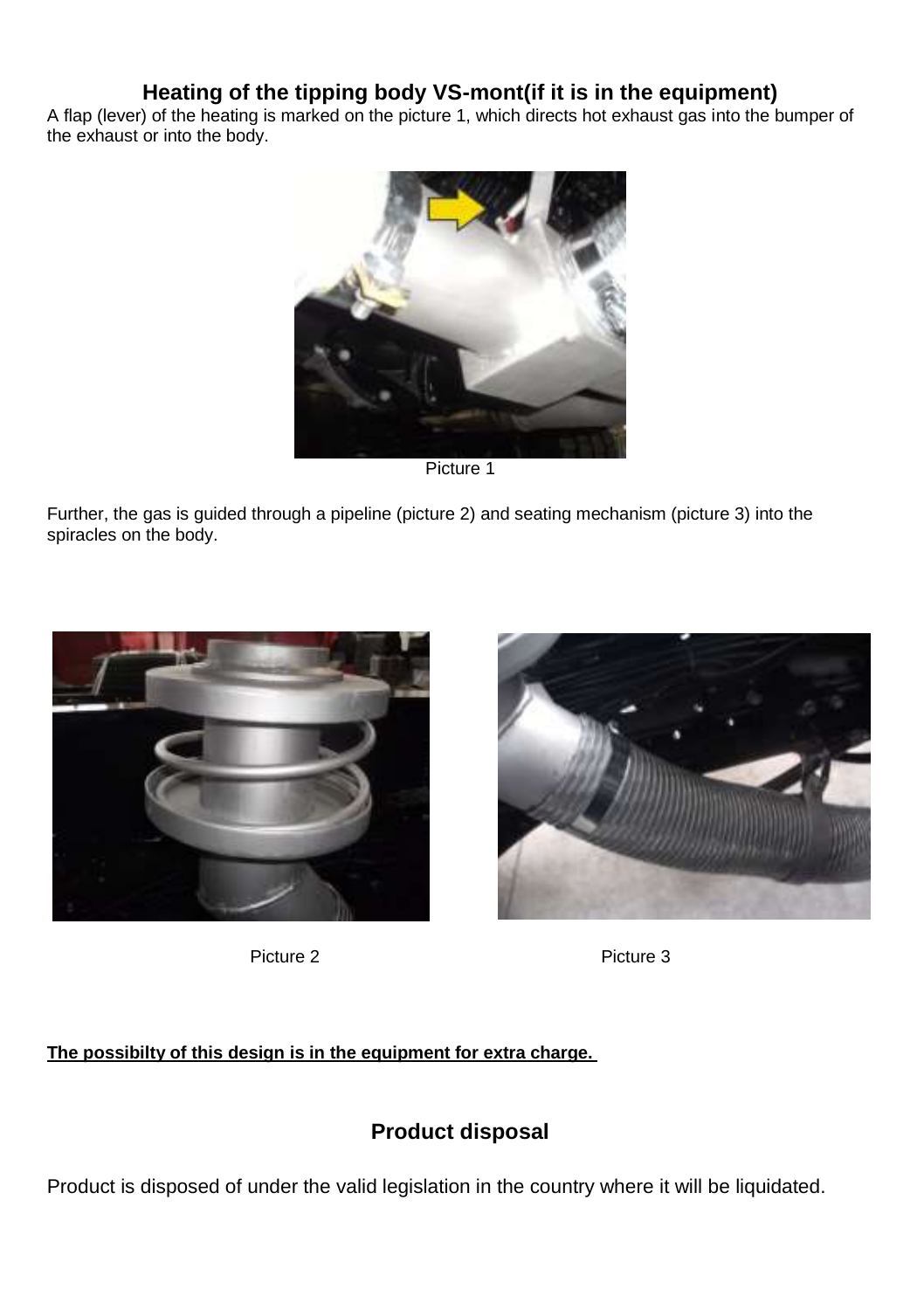## **Service centres of the company VS-mont**

(FOR REGULAR OBLIGATORY SERVICE INSPECTIONS)

### **Slovakia**

**VS-mont s.r.o.** Panština 1030 020 55 Lazy pod Makytou Tel.: +421 42 4313 511 Fax: +421 42 4313 516 vsmont@vsmont.sk [www.vsmont.sk](http://www.vsmont.sk/)

### **Romania Hungary**

**SC VS-mont, SRL** STR.CONSTRUCTORILOR NR 21 550 104 SIBIU TEL/FAX: 0269 / 24 24 74

[www.vsmont.ro](http://www.vsmont.ro/)

**Margaritis-Trucks GmbH**

Niederkasseler Str.13 511 47 Cologne Telefon: +49(0)2203/9633-14 [http://www.margaritis.de](http://www.margaritis.de/)

### **Norway**

**Slaatta Transport v/ Arild Slaatta** Orvella Industriomrade 3692 Sauland Tlf: 0047/350 28800

### **VS-mont s.r.o. – Závod 02**

Robotnícka ulica 2125 Areál Považských strojární 017 01 Považská Bystrica Tel.: +421 42 4313 511 Fax: +421 42 4313 516 vsmont@vsmont.sk [www.vsmont.sk](http://www.vsmont.sk/)

# **EURO 3 HUNGÁRIA KFT**

József Attila u.14. 2900 Komárom Tel: +36-20-232-5254 [info@euro3hungaria.hu](mailto:info@euro3hungaria.hu)

### **Germany Bulgaria CLEANMAT BULGARIA**

9. Tsvetan Minkov Str. 1202 Sofia Tel.: +35 92 931 09 50 [cleanmat@mtel.net](mailto:cleanmat@mtel.net)